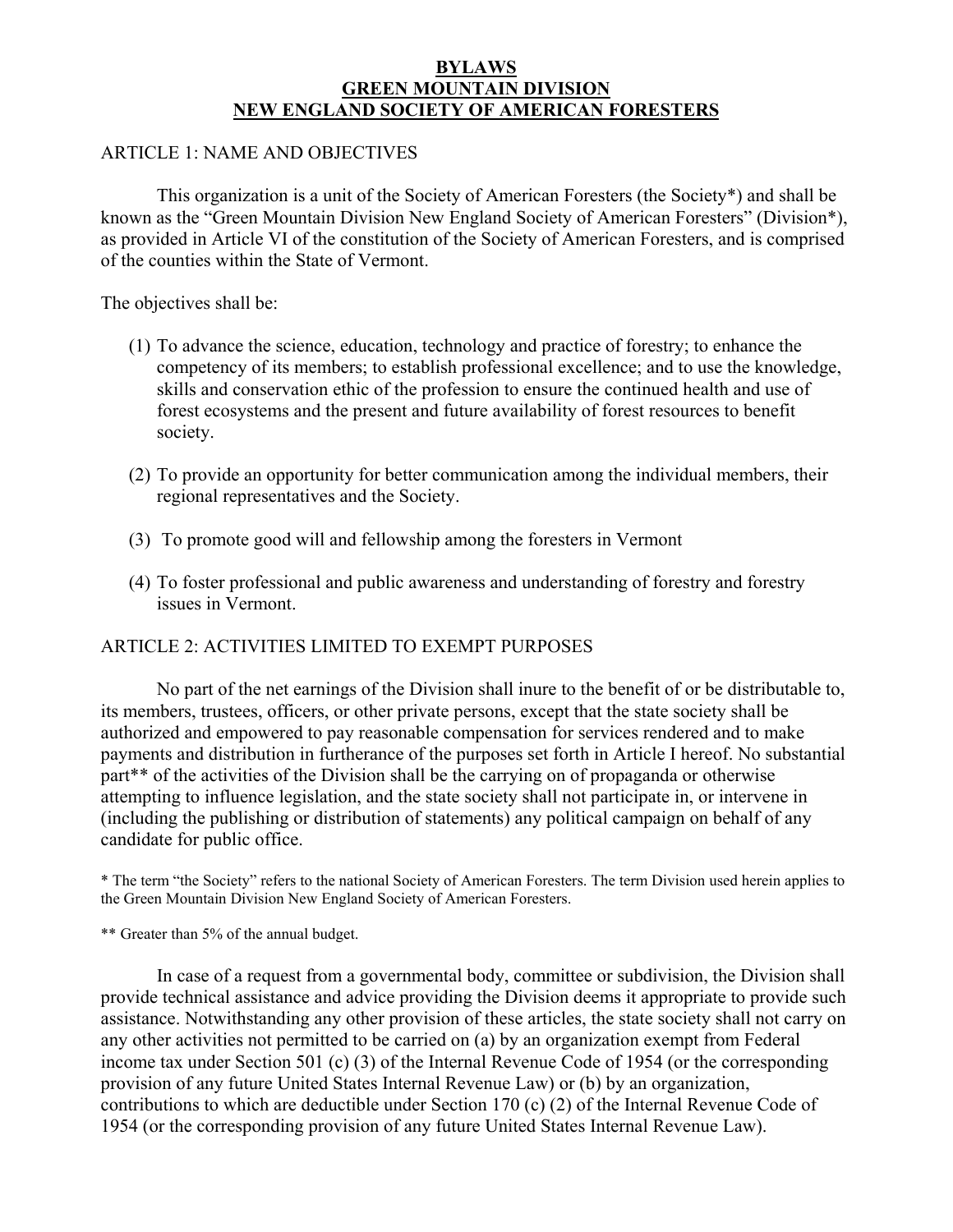#### ARTICLE 3: MEMBERSHIP

Every member of the Society in good standing whose domicile is within the State of Vermont is entitled to membership in the Division. The domicile of a member shall be the member's home or residence, unless the member's place of business and professional affiliations lie within Vermont, when, by notification in writing to the national office, the member may establish domicile in Vermont for the purpose of Division membership. An individual may be a voting member of and be eligible for office holding in, only one Division, but may become an associate member of any other Division.

Only voting members as defined in the Society's Constitution, in good standing, shall be entitled to vote on any question before the Division. Other members may attend any meeting of the Division and take part in the discussions, but shall have no vote. Members of a Student Chapter shall be entitled to vote only on any question before the Student Chapter.

Membership in the Division may be terminated by (1) voluntary resignation, (2) failure to pay dues, (3) expulsion from the Society for unprofessional conduct, (4) transfer of domicile to another Division, or (5) death.

### ARTICLE 4: DUES

Dues amount will be set annually. Any change in dues amount will be recommended by the Executive Committee and require a two-thirds majority of those members voting by ballot.

The annual dues of the Green Mountain Division shall be due upon receipt of the invoice. With the exception of Student Members who shall not be assessed, dues shall be collected by the society concurrently with the collection of national dues and transmitted to the Treasurer of the state society and then to the Division.

Members who have not paid national and state society dues by March 1 shall be notified by the Society that they are in bad standing, and thus ineligible to receive Society publications, to be a candidate for office, to vote, or to hold office until the dues are paid.

A member who transfers to the Green Mountain division and had paid annual dues in the state society from which the transfer is being made shall not be required to pay additional dues for the year of transfer and shall automatically become a member of the Green Mountain Division for the remainder of the year.

New members admitted during the year shall pay pro-rata dues beginning with the quarter after the admission is accepted. No member shall be entitled to a return of fees or dues upon discontinuance of membership.

The New England Society of American Foresters' Treasurer shall remit to the Green Mountain Division, the amount of dues received for each Division member.

#### ARTICLE 5: OFFICERS

The officers of the Division shall include a Chair, a Vice Chair, a Secretary, a Treasurer, and such other officers as may be found necessary. Officers shall be voting members of the Society and the Division for the duration of their terms. Terms shall be for two years and commence on January1.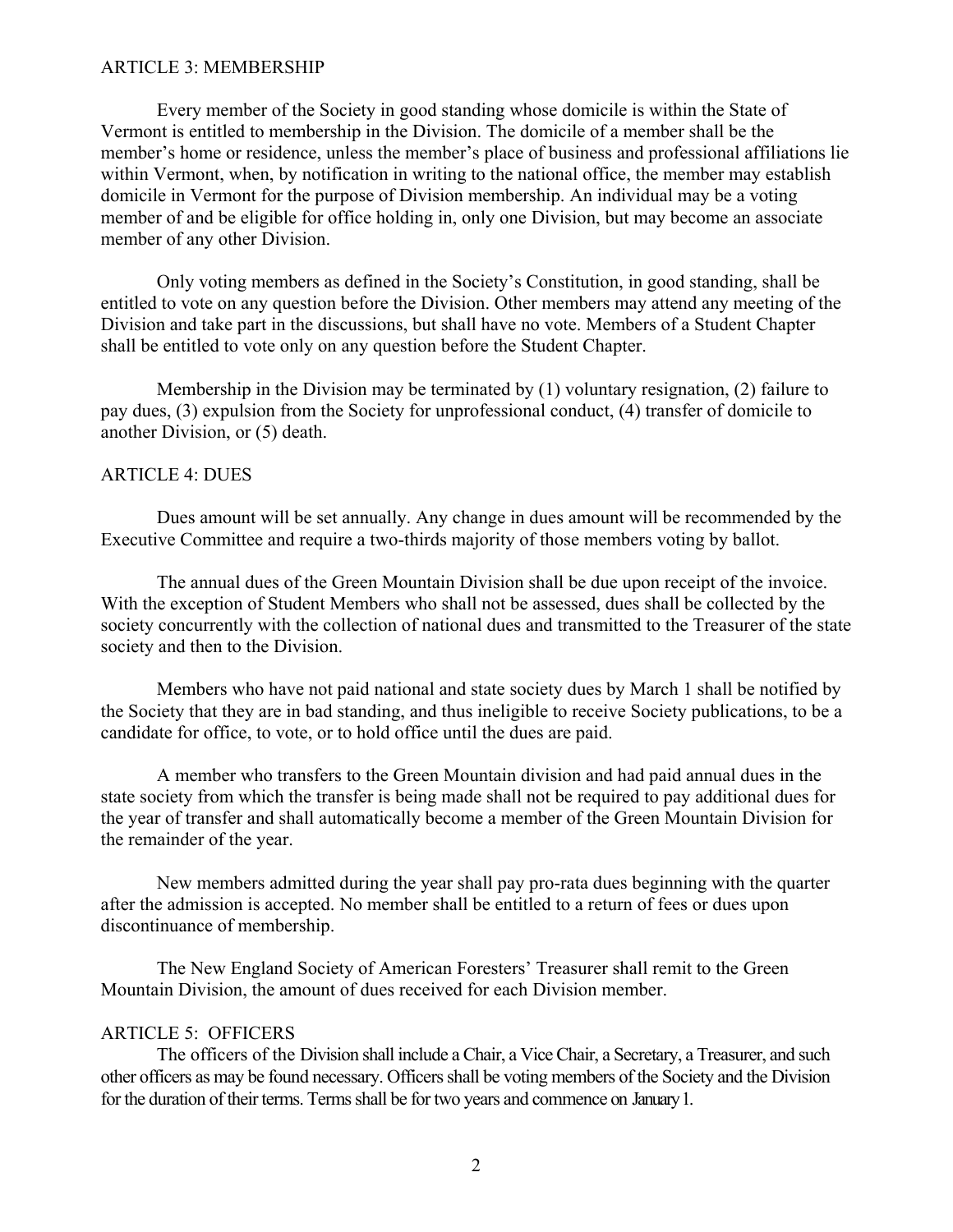Officers will be elected by letter ballot in October. The ballots shall be counted by December 1. Division Officers shall serve concurrently with the New England Society Officers (January 1 through December 31).

The Vice Chair is elected for a two-year term and automatically shall become Chair for the two-year subsequent term. Other Officers of the Division will be elected by the voting members to serve two years.

The Vice Chair, upon completion of the term of office, shall automatically become Chair for the subsequent term and shall be ineligible for reelection to either office for a period of two years. Both Secretary and Treasurer may run for reelection to these or other officer positions in the society.

In the event the Chair is unable to complete the full term of office, the Vice Chair shall succeed and complete the unexpired term prior to serving the full term as Chair. Should this occur, the Executive Committee by majority vote shall appoint a replacement Vice Chair who shall assume the duties of the vacant office until the next regular election of officers. In the event the Vice Chair is unable to complete the term of office and succeed to the office of the next election at which time both a Chair and a Vice Chair shall be elected. Vacancies in the offices of Secretary and Treasurer shall be filled by the Executive Committee.

### ARTICLE 6: DUTIES AND RESPONSIBILITIES OF OFFICERS

The Chair shall be responsible for developing and continuing Division activities during the term of office and for organizing the membership toward meeting the objectives. The Chair shall preside at meetings of the Division; serve as Chair of the Executive Committee and as ex-officio member of all other committees; oversee the business affairs; appoint, with the approval of the Executive Committee, the standing committees and other special committees; and perform all other duties commonly incident to such office.

The Vice Chair, in the absence of the Chair, shall preside at the Division meetings and act for and assist the Chair in conducting Division affairs, as may be requested by the Chair. Duties of the Vice-Chair will be to take responsibility for news coverage for all activities of the Division; to conduct communications efforts within the Division and with other organizations; and to encourage the dispersal of information to gain public awareness and understanding of forestry and the forestry profession.

Duties of the Secretary will be to report the activities of the Division to Division members, to the New England Society of American Foresters, and the parent Society of American Foresters. The Secretary will also maintain a current roll of Division members in good standing and perform the duties usually assigned such and Officer.

The Secretary or another officer as directed by the Executive Committee shall conduct all Division elections and referendums which are not conducted by the national office of the Society; keep the minutes of the Division meetings and send a copy to the Executive Vice-President; conduct correspondence; announce meetings; and perform such other duties as may be assigned by the Executive Committee or Chair, The Secretary shall prepare and present at the annual meeting a report on the Division's activities, and shall provide a copy of the report to the Executive Vice-President. The Secretary shall report to the Executive Vice President the adoption of and amendments to these bylaws.

The Treasurer or another officer directed by the Executive Committee shall act as custodian of the Division's accounting records and accounts; receive and deposit all monies and disburse all monies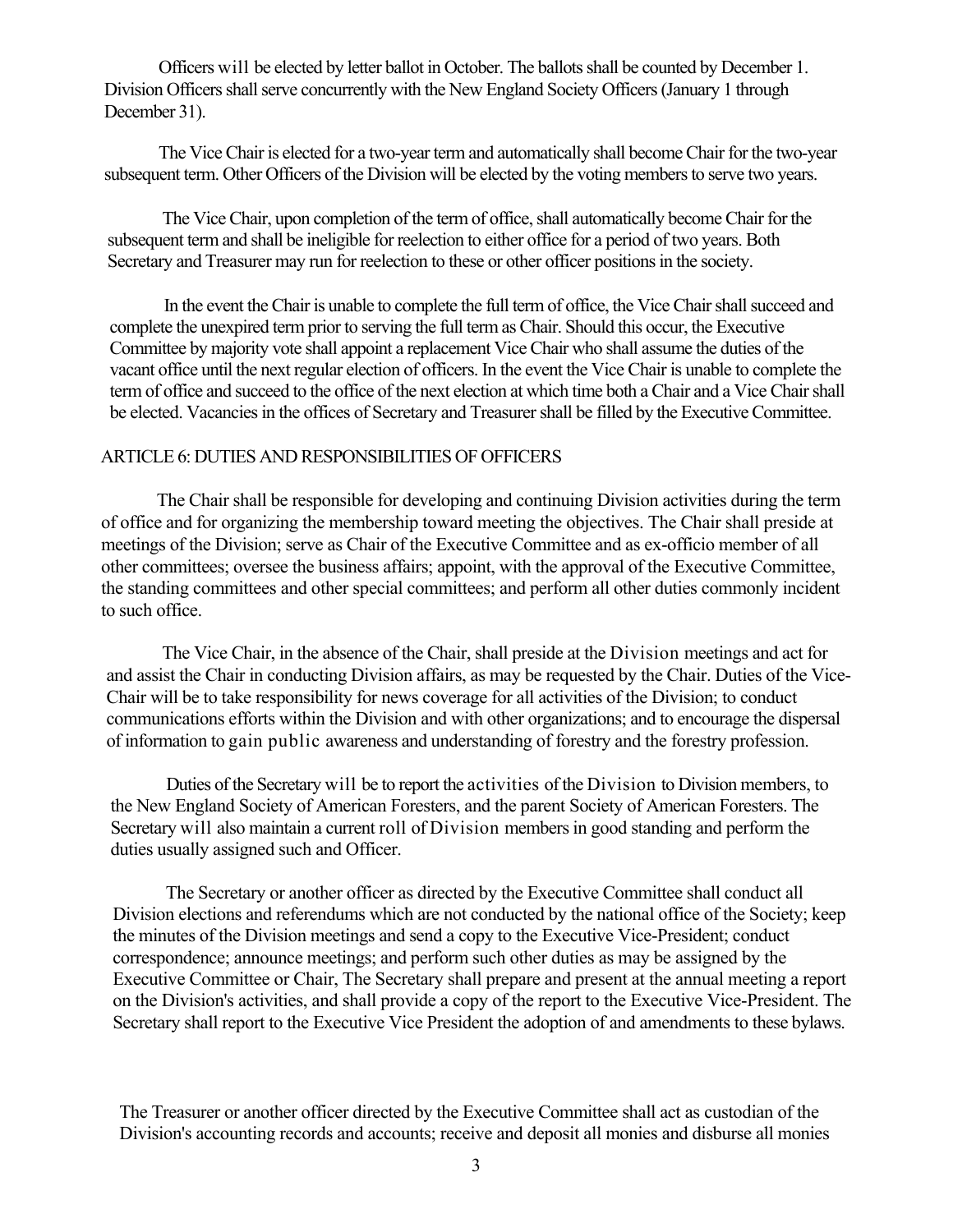authorized by the Chair (or Executive Committee) on behalf of the Division; and perform such other duties as may be assigned by the Executive Committee or the Chair. The Treasurer shall prepare and present at the annual meeting, a report of the Division's financial status, including an income and expense statement for the year's operations and a balance sheet as of the end of the Society's fiscal year, i.e., December 31. Upon certification by the Auditing Committee, copies of the written report shall be submitted to the Chair.

The Treasurer, in response to an annual request from the Executive Vice President, shall provide all information required by the Internal Revenue Service Form 990-T. And, in the event that Internal Revenue Service reporting requirements are changed, the Treasurer shall provide the Executive Vice President the information required on any additional form of the Internal Revenue Service.

## ARTICLE 7: ELECTIONS

Nominations made by the Nominating Committee shall be transmitted to the Chair with a copy to the Secretary. Nominations by the membership at large, if endorsed by at least 25 voting members in good standing and presented to the Secretary in writing by September 1, shall be included in the mail ballot.

Election of officers and Executive Committee members shall be by letter ballot in October. The ballots shall be counted by December 1. Election results will be reported to the National Office not later than December 8.

The Secretary shall determine whether all nominees are voting members in good standing, eligible to hold Division Office, and agreeable to serve if elected. The Secretary shall report to the Chair and Nominating Committee the name of any nominee who fails to qualify. Further nominations, if necessary, shall be made by the Nominating Committee by no later than September 15.

The Secretary shall mail or provide for mailing, a letter ballot of each voting member in good standing in early October. The ballots shall (1) state the offices to be filled, (2) list the names of the candidates for each office in alphabetical order, (3) show the closing date for receiving the ballots, and (4) be accompanied by a brief factual professional biography of each candidate and a return envelope or postcard addressed to the Secretary, someone designated by the Secretary, or the Tellers Committee. The Tellers Committee, consisting of three voting members, shall be appointed by the Chair by October 1 each year. The outcome of all elections shall be determined by a plurality or simple majority of those voting. In case of a tie vote, a run-off election shall be held within one month. The ballots shall be counted by a Tellers Committee who shall certify the results of the election to the Division Chair, the Executive Committee, The NESAF Chair, the parent Society Executive Vice president, and all the candidates for office, no later than December 8. The membership shall be informed of the election results as soon as possible.

## ARTICLE 8: STANDING COMMITTEES

Standing committees of the Division shall include, but not be limited to, the Executive, Foresters Education, Nominating, Forest Policy, Public Information Committees and Auditing. The Chair of the Division with the approval of the Executive Committee, shall appoint a Chair and members of standing committees except as specified below for the Executive Committee. The chair of the Division serves as ex-officio member of each committee.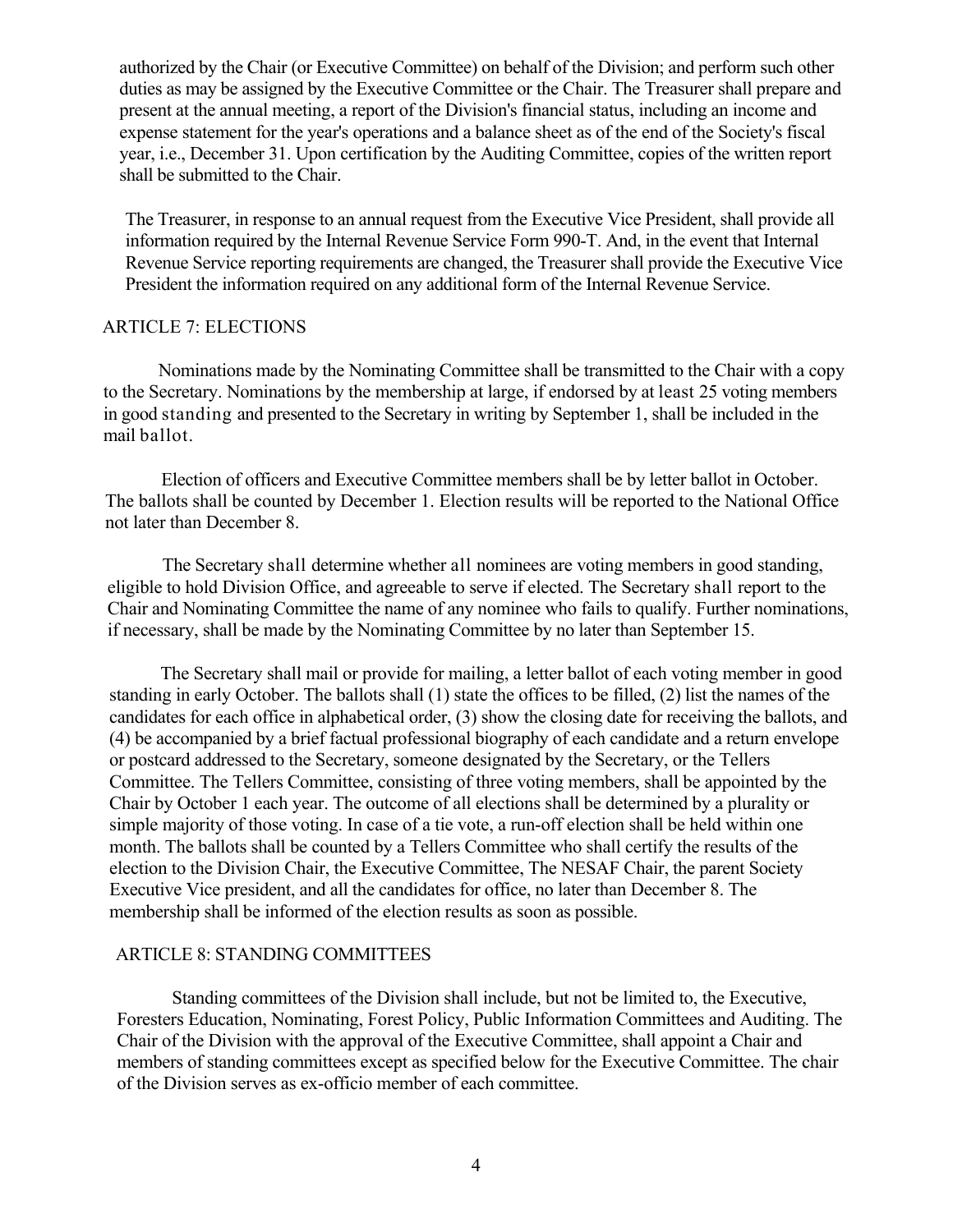- A. EXECUTIVE COMMITTEE: The Executive Committee shall be comprised of the Officers of the Division, the immediate past-Chair, the Chair of the University of Vermont Student Chapter, and the Division representative to the New England Society Executive Committee. The Executive Committee shall fill by appointment, the unexpired term of any Executive Committee members; approve or disapprove proposed appointments by the Chair; advise the Chair in the conduct of Division affairs; act for the Division on urgent matters; and to plan the activities of the Division.
- B. FORESTERS EDUCATION COMMITTEE: The Foresters Education Committee shall keep the membership informed on modern developments in forestry education and shall promote continuing education activities for forestry professionals. The Committee members shall be members of the Division and appointed annually by the Division Chair.
- C. NOMINATING COMMITTEE: The Nominating Committee shall be comprised of three Division members of which the immediate Past Division Chair shall serve as CommitteeChair, with two other members appointed annually by the Division Chair. The function of the Committee shall be to submit a list of eligible candidates willing to serve for nomination and election to appropriate offices and positions of the Division, and to prepare for the nomination and election of such candidates.
- D. FOREST POLICY COMMITTEE: The Forest Policy Committee shall operate in accordance with the Society Forest Policies and the Society by-laws II A-E. The Committee shall review and keep the Division members informed of pending or proposed issues and position statements referred to or originating within the Division. The Committee may recommend modification, reaffirmation, or termination of any existing position. The Committee members shall be members of the Division and appointed annually by the Division Chair.
- E. PUBLIC INFORMATION COMMITTEE: The Public Information committee (PIC) shall be comprised of an unlimited number of Division members, with the chair appointed annually by the Division Chair. The objectives of the PIC are: (1) To enhance the public's understanding and perception of forestry; (2) To increase public knowledge and definition of the profession among all age groups, but in particular with school-aged children; and (3) To maintain and enhance the visibility of the SAF. The PIC will coordinate its programs with Green Mountain Division activities on an annual basis.
- F. AUDITING COMMITTEE. The Auditing Committee shall operate in accordance with the committee charter*.* This committee, at the conclusion of the fiscal year, shall inspect the financial records of the Treasurer. The committee shall certify the accuracy of the financial statements prepared by the Treasurer and shall report the results of the audit to the Chair and the membership.

G. SPECIAL COMMITTEES: These committees, authorized by the Executive Committee, shall be appointed by the Division Chair to carry out specific tasks or activities. Such committees may include: Tellers, Membership, Program, etc., and will automatically terminate upon completion of the assigned task.

# ARTICLE 9: MEETINGS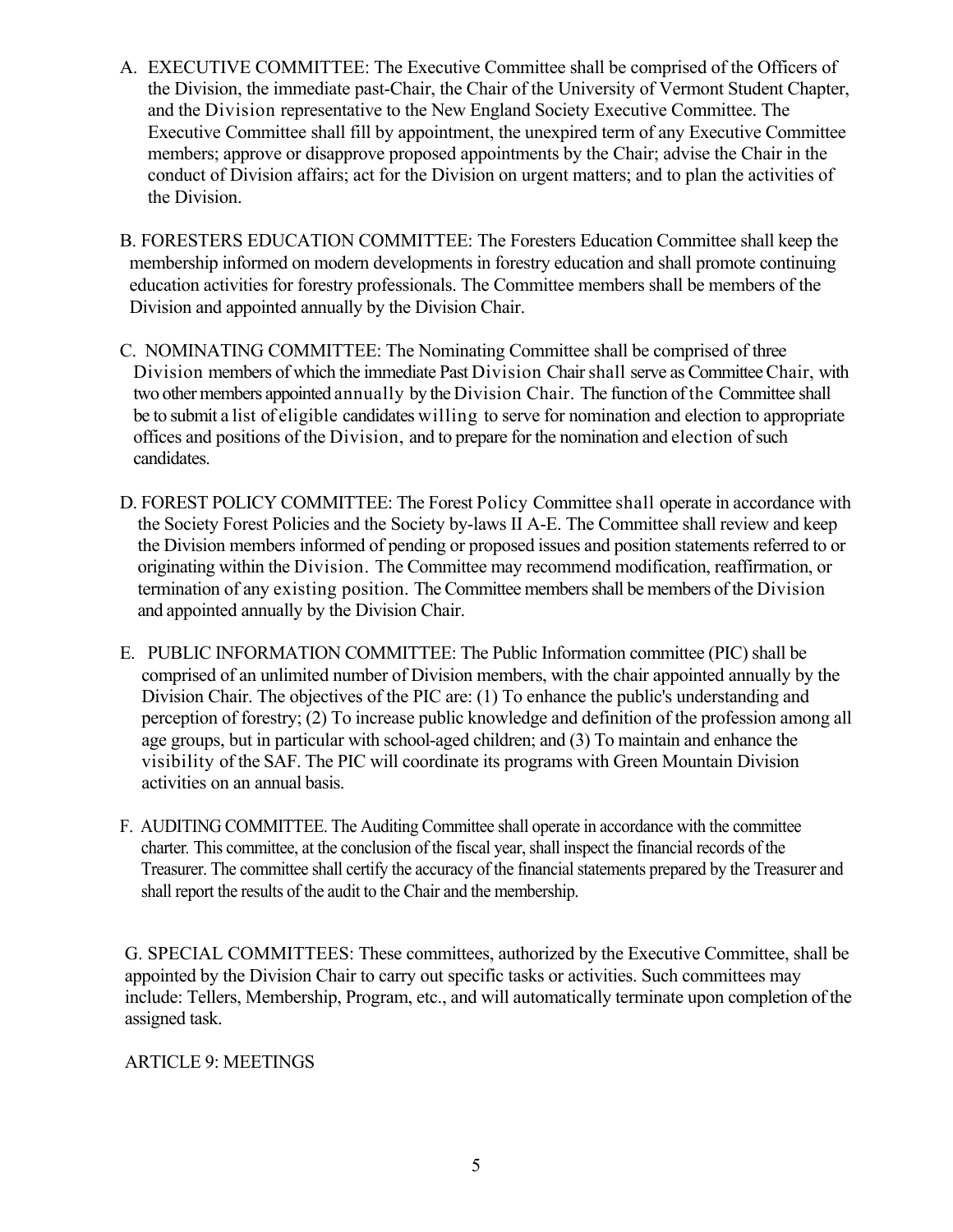The annual meeting of the Division shall be held at the time and place designated by the Executive Committee with at least 30 days notice to the membership, but shall not conflict with any meeting of the New England or National Society. Other meetings will also avoid such conflict.

Not less than two meetings per year will be scheduled by the Executive Committee. One, an annual meeting, to be scheduled not later than two weeks before the annual meeting of the New England Society, and the other, a field meeting, to be scheduled sometime during the summer or fall months. Ten voting members, including at least one member of the Executive Committee, constitute a quorum to conduct business at any meeting.

Business meetings may be held separately or in conjunction with the annual meeting of the Division and notification of such meeting, stating the nature of the business to be undertaken, shall be sent to the membership 30 days in advance of the meeting. Positions pertaining to Division policy shall be presented at the business meeting for discussion and, if approved by a majority vote, shall be submitted to all voting members by letter ballot, except as provided in the National Society Bylaws II A-E. All ballots must be returned to the Secretary, someone designated by the Secretary, or the Tellers .Committee for counting within six weeks. A simple majority of the votes cast shall be required for adoption. All adopted positions shall be transmitted to the Executive Committee for appropriate action.

Other meetings as needed shall be scheduled by the chair, with the approval of the Executive Committee, and maybe open to friends of members and other interested persons for the exchange of ideas on subjects of interest to the profession of forestry. Resolutions of gratitude, regret and. other non-policy matters maybe adopted by a majority vote of those present at these meetings.

Important business matters that cannot be delayed until the next business meeting may be submitted to the voting membership by mail ballot.

### ARTICLE 10: PAPER OF PETITION

A petition to schedule a meeting, signed by at least fifteen voting members, will make it mandatory for the Executive Committee to schedule a special meeting without a vote of the membership. A petition to arrive at a decision on any other matter upon which action has not been initiated by the Executive Committee or in a regular meeting, or one to remove an Officer from office, signed by at least fifteen voting members, will make a letter ballot of the voting members mandatory.

Any officer may be removed from office for reason of misconduct, incompetence or neglect of duty provided such removal is approved by two-thirds vote of all members voting in a letter ballot. Such ballot may be initiated by the Executive Committee on its own volition, or it shall be required to conduct such a ballot if it receives a petition setting forth the points of contention. Ballots shall be mailed and received by a member of the Executive Committee as chosen by the committee.

#### ARTICLE 11: AMENDMENT OF BYLAWS

Amendments to these Bylaws may be proposed by the Executive Committee or upon written petition of at least two percent, but in no case, less than ten of the voting members of the Division. Proposed amendments shall be submitted to the Executive Vice-President for approval prior to a mail ballot of voting members. All members are to be presented a written notice of proposed amendments thirty days before a vote will be taken. Amendment of these Bylaws shall require a two-thirds vote of the